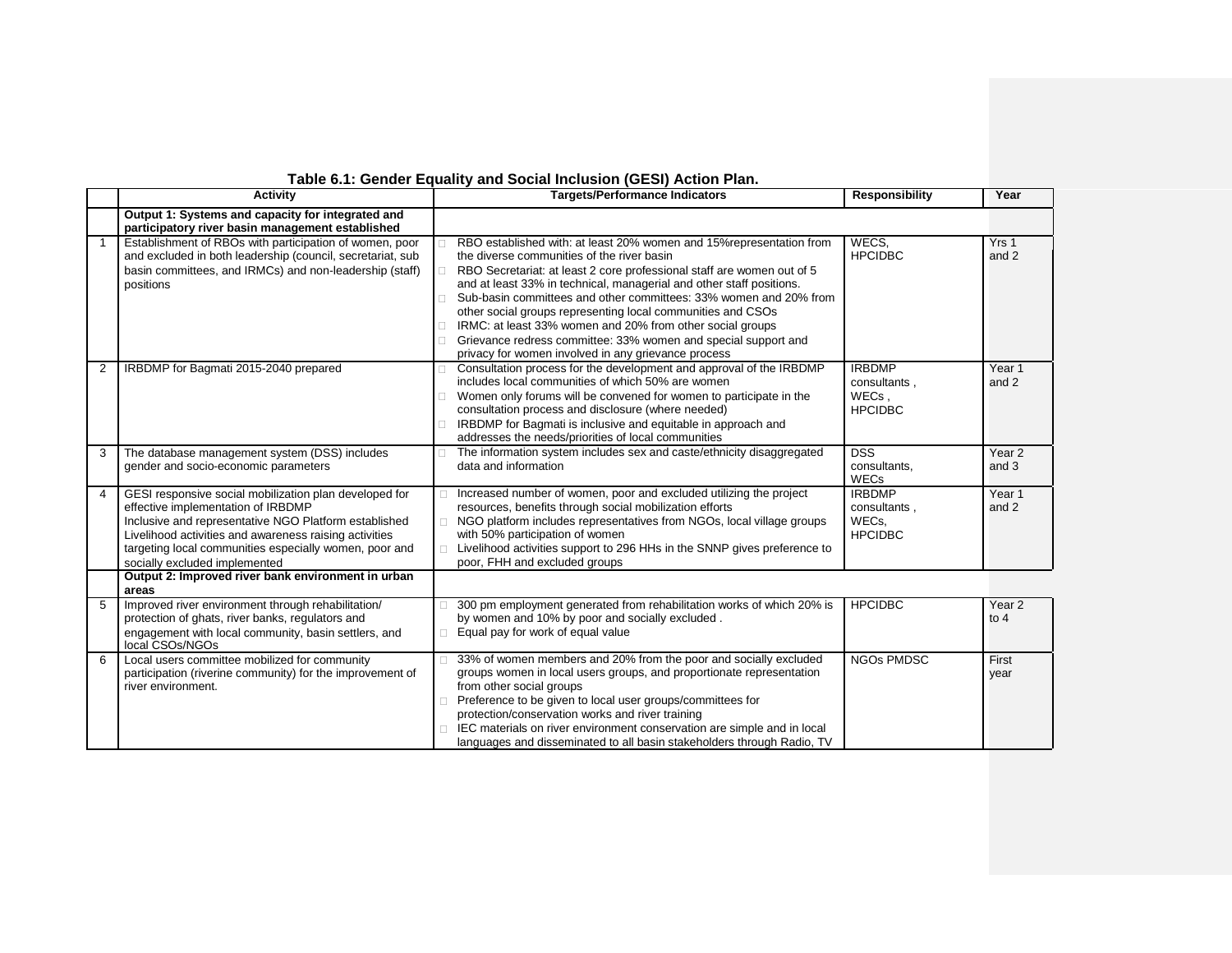|                | Output 3: Increased water availability in the basin<br>during dry season and watershed conservation                                                                                                                              |                                                                                                                                                                                                                                                                                                                                                                                                                                                                                                                                                                                                                                                                                                                                              |                          |                             |
|----------------|----------------------------------------------------------------------------------------------------------------------------------------------------------------------------------------------------------------------------------|----------------------------------------------------------------------------------------------------------------------------------------------------------------------------------------------------------------------------------------------------------------------------------------------------------------------------------------------------------------------------------------------------------------------------------------------------------------------------------------------------------------------------------------------------------------------------------------------------------------------------------------------------------------------------------------------------------------------------------------------|--------------------------|-----------------------------|
| $\overline{7}$ | Capacity building training program on RWH system<br>installation and O&M includes women and socially<br>excluded                                                                                                                 | Sub-engineers, engineers, architects, plumbers - 20% women as<br>trainees<br>Students: 50% women and proportionately from other social groups<br>П<br>HH level: At least one female member of each of the interested HHs are<br>П.<br>trained on RWH installation to O&M and solid waste management,<br>special consideration to FHHs.<br>Information materials on RWH technology are in simple and local<br>language                                                                                                                                                                                                                                                                                                                        | <b>NGOs PMDSC</b>        | Year <sub>2</sub><br>and 3  |
| 8              | Training and awareness programs on conservation and<br>protection of watershed areas to the stakeholders - users<br>groups, local settlers, national park staff, army personnel<br>to include women and socially excluded groups | At least 30% of the total 750 trained on conservation and protection of<br>watershed, solid waste disposal are women and proportionately from<br>socially excluded groups.                                                                                                                                                                                                                                                                                                                                                                                                                                                                                                                                                                   | NGOs, PMDSC              | Year <sub>2</sub><br>to $4$ |
| 9              | Training and demonstration on use of energy efficient<br>wood cooking stoves - key target women of SNNP<br>settlement                                                                                                            | 100% women of the 250 households to be considered will receive<br>training and demonstration kits                                                                                                                                                                                                                                                                                                                                                                                                                                                                                                                                                                                                                                            | <b>HPCIBBC/NGO</b>       | Year <sub>2</sub><br>to $4$ |
|                | <b>Output 4: Flood Forecasting and Early Warning</b><br>System in the Bagmati River Basin is functional                                                                                                                          |                                                                                                                                                                                                                                                                                                                                                                                                                                                                                                                                                                                                                                                                                                                                              |                          |                             |
| 10             | Community -based early warning system and flood<br>adaptation programs implemented.                                                                                                                                              | Community based early warning system and flood adaptation program<br>considers specific needs of women and vulnerable groups                                                                                                                                                                                                                                                                                                                                                                                                                                                                                                                                                                                                                 | <b>DHM</b>               | Year 2<br>to $4$            |
|                | <b>Output 5: Efficient Project Management and Effective</b><br><b>Stakeholder Coordination</b>                                                                                                                                   |                                                                                                                                                                                                                                                                                                                                                                                                                                                                                                                                                                                                                                                                                                                                              |                          |                             |
| 11             | Ensure GESI-sensitive project management                                                                                                                                                                                         | GESI Action Plan adopted and annual action plan formulated<br>(Responsibility: PCMU)<br>Implementation of GESI Action plan monitored and reported in<br>quarterly progress reports and on QCPRM (Responsibility:<br>PCMU)<br>HPCIDBC, RBO, WECS, sub-basin committees and local users<br>П.<br>groups, and partner NGOs oriented on the GESI Action Plan as<br>well as on the use of GESI mainstreaming tools (Responsibility:<br>PCMU)<br>GESI-sensitive monitoring system established and regularly<br>populated with sex-, ethnicity-, caste-, and poverty level-<br>disaggregated data. (Responsibility: PCMU)<br>Local community motivators and social mobilisers hired include 50%<br>П<br>women and 40% from socially excluded groups | PCMU and<br><b>PMDSC</b> | Year 1<br>to 5              |
| 12             | Capacity building on GESI mainstreaming conducted for<br>community, project staff/government officials and NGOs                                                                                                                  | Community level training: 50% women and proportionate representation<br>$\Box$<br>from excluded groups<br>Project staff, government officials and NGOs: 30% women                                                                                                                                                                                                                                                                                                                                                                                                                                                                                                                                                                            | PMDSC/PCMU               | Year 1<br>to $2$            |